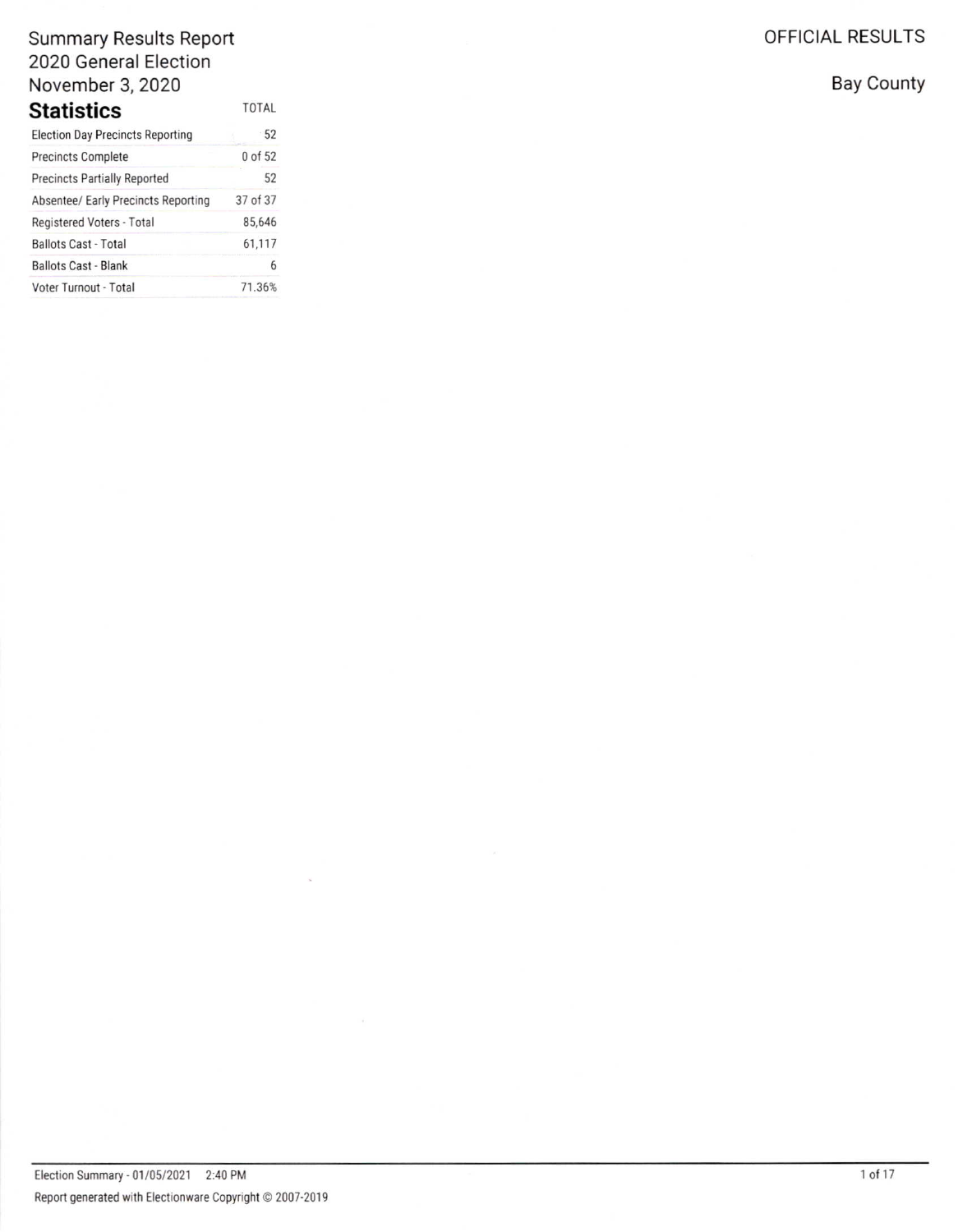**Straight Party Ticket** 

Vote For 1

|                            | <b>TOTAL</b> |
|----------------------------|--------------|
| <b>Democratic Party</b>    | 13,585       |
| Republican Party           | 14,948       |
| Libertarian Party          | 236          |
| U.S. Taxpayers Party       | 76           |
| <b>Working Class Party</b> | 248          |
| <b>Green Party</b>         | 82           |
| Natural Law Party          | 25           |

### Electors of President and Vice President of the United States

| Vote For 1 |  |
|------------|--|
|            |  |

|                          | <b>TOTAL</b> |
|--------------------------|--------------|
| DEM Joseph R. Biden      | 26,151       |
| REP Donald J. Trump      | 33,125       |
| LIB Jo Jorgensen         | 688          |
| UTP Don Blankenship      | 102          |
| <b>GRN Howie Hawkins</b> | 155          |
| NLP Rocky De La Fuente   | 32           |
| Write-In Totals          | 80           |

#### **United States Senator** Vote For 1

| <b>TOTAL</b> |
|--------------|
| 27,072       |
| 31,314       |
| 561          |
| 382          |
| 143          |
| 57           |
|              |

### **U.S. Representative 5th District**

Vote For 1

|                          | <b>TOTAL</b> |
|--------------------------|--------------|
| DEM Daniel T. Kildee     | 27,108       |
| <b>REP Tim Kelly</b>     | 29,551       |
| LIB James Harris         | 916          |
| <b>WCP Kathy Goodwin</b> | 1,320        |
| Write-In Totals          | 63           |

### **State Representative 96th District**

Vote For 1

|                          | <b>TOTAL</b> |
|--------------------------|--------------|
| DEM Brian K. Elder       | 21,328       |
| <b>REP Timothy Beson</b> | 25,655       |
| Write-In Totals          | 108          |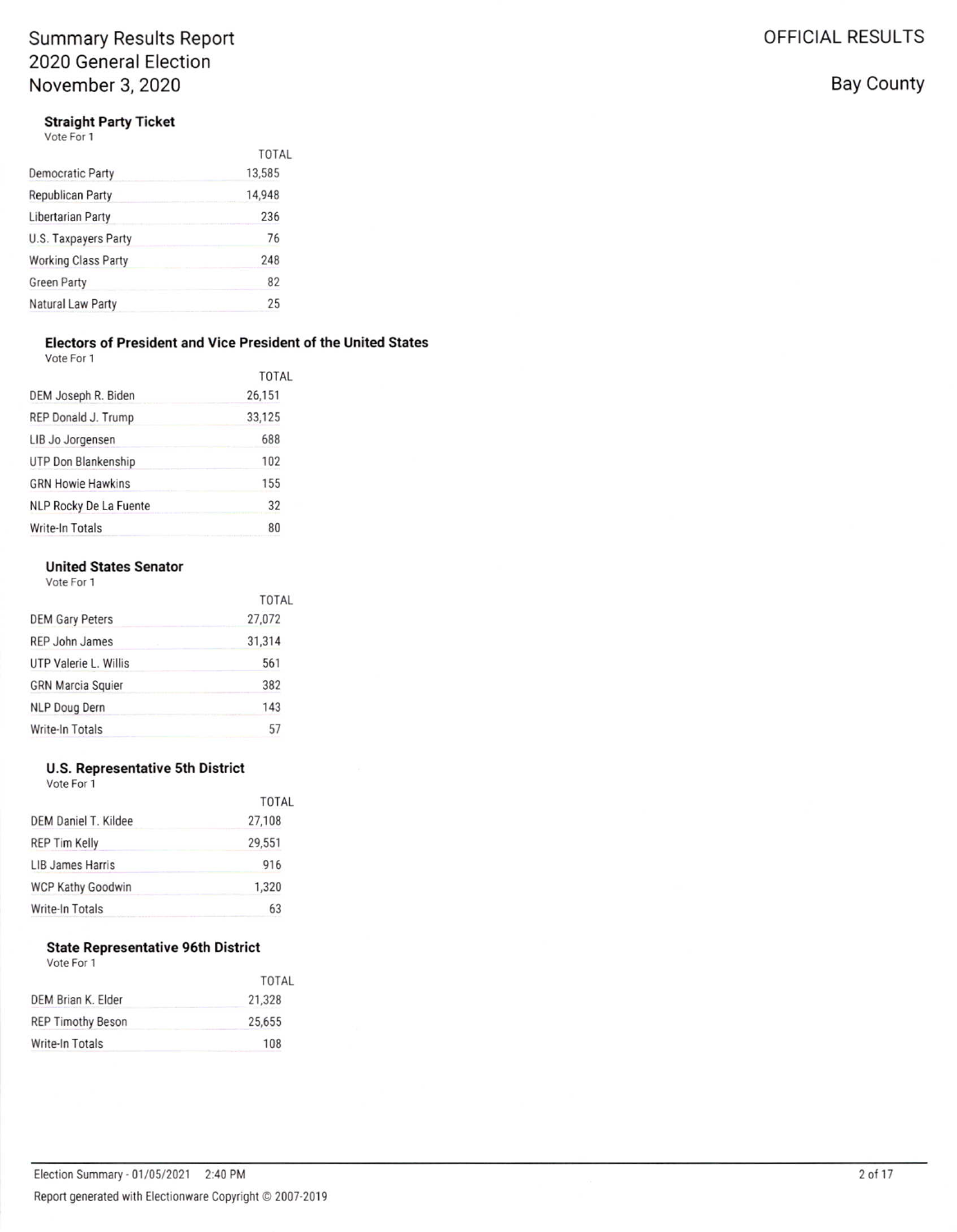### **State Representative 98th District**

Vote For 1

|                   | TOTAL |
|-------------------|-------|
| DEM Sarah Schulz  | 4,097 |
| REP Annette Glenn | 7,969 |
| Write-In Totals   | 26    |

#### **State Board of Education**

Vote For 2

|                            | <b>TOTAL</b> |
|----------------------------|--------------|
| DEM Ellen Cogen Lipton     | 23,209       |
| <b>DEM Jason Strayhorn</b> | 22,385       |
| <b>REP Tami Carlone</b>    | 26.121       |
| REP Michelle A. Frederick  | 26,418       |
| LIB Bill Hall              | 1.446        |
| LIB Richard A. Hewer       | 952          |
| <b>UTP Karen Adams</b>     | 1,113        |
| UTP Douglas Levesque       | 454          |
| WCP Mary Anne Hering       | 1,836        |
| WCP Hali McEachern         | 1,055        |
| <b>GRN Tom Mair</b>        | 615          |
| Write-In Totals            | 207          |

### **University of Michigan Regent**

Vote For 2

|                            | TOTAL  |
|----------------------------|--------|
| DEM Mark Bernstein         | 23.497 |
| DEM Shauna Ryder Diggs     | 22,050 |
| <b>REP Sarah Hubbard</b>   | 27,283 |
| <b>REP Carl Meyers</b>     | 25,593 |
| LIB James L. Hudler        | 1,134  |
| <b>LIB Eric Larson</b>     | 1,256  |
| UTP Ronald E. Graeser      | 712    |
| UTP Crystal Van Sickle     | 1,242  |
| <b>GRN Michael Mawilai</b> | 679    |
| <b>NLP Keith Butkovich</b> | 472    |
| Write-In Totals            | 239    |
|                            |        |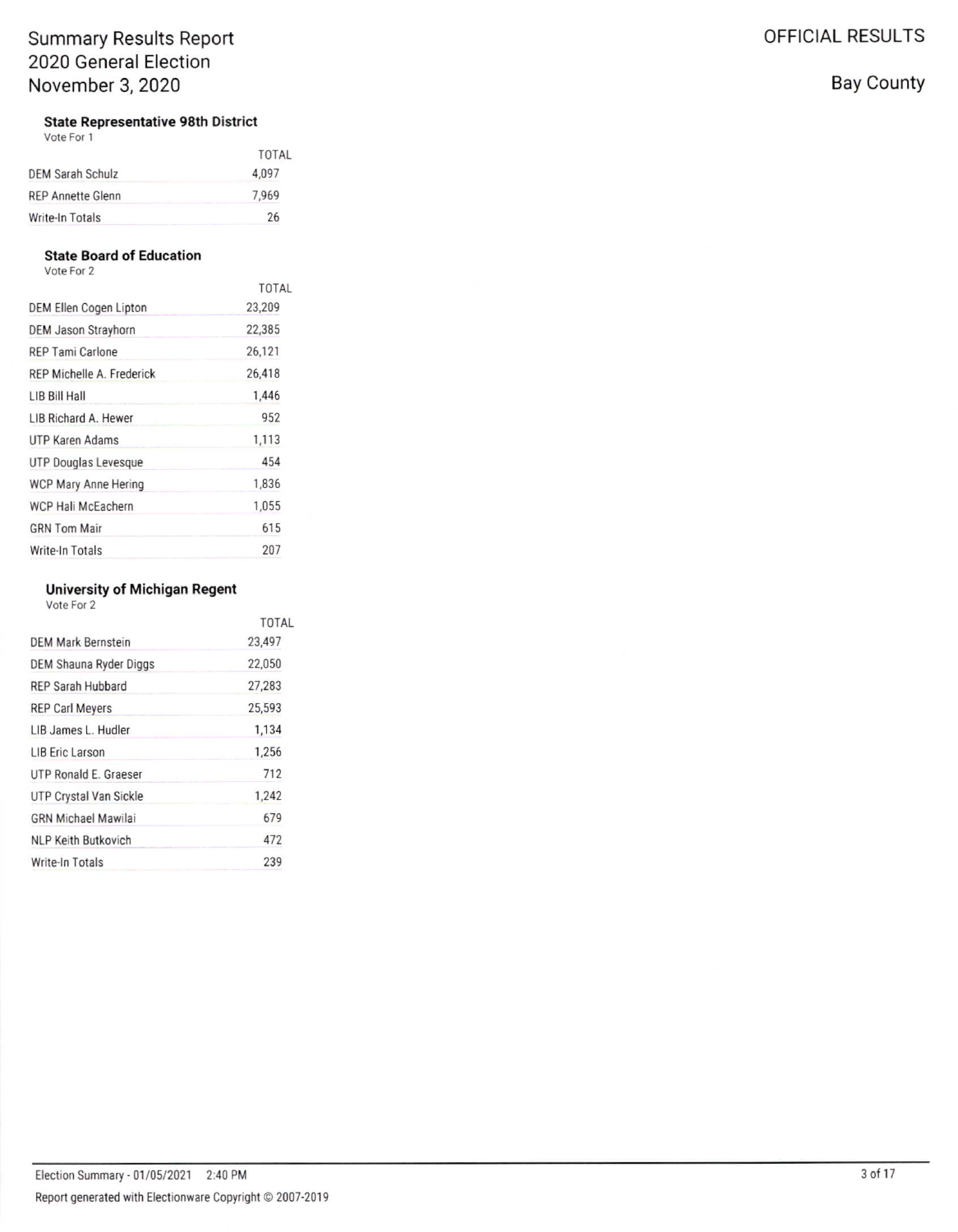**Michigan State University Trustee** 

|  | ote For 2 |  |
|--|-----------|--|
|  |           |  |
|  |           |  |

|                              | <b>TOTAL</b> |
|------------------------------|--------------|
| <b>DEM Brian Mosallam</b>    | 21,757       |
| DEM Rema Ella Vassar         | 22.225       |
| REP Pat O'Keefe              | 27,422       |
| <b>REP Tonya Schuitmaker</b> | 25,795       |
| <b>LIB Will Tyler White</b>  | 1,389        |
| UTP Janet M. Sanger          | 1,281        |
| UTP John Paul Sanger         | 823          |
| <b>GRN Brandon Hu</b>        | 603          |
| <b>GRN Robin Lea Laurain</b> | 741          |
| NLP Bridgette Abraham-Guzman | 630          |
| Write-In Totals              | 269          |

### **Wayne State University Governor**

|  | Vote For 2 |  |
|--|------------|--|
|  |            |  |

|                             | <b>TOTAL</b> |
|-----------------------------|--------------|
| DEM Eva Garza Dewaelsche    | 21,808       |
| <b>DEM Shirley Stancato</b> | 21,999       |
| <b>REP Don Gates</b>        | 26,167       |
| REP Terri Lynn Land         | 26.741       |
| LIB Jon Elgas               | 1,586        |
| UTP Christine C. Schwartz   | 1,553        |
| <b>GRN Susan Odgers</b>     | 1,079        |
| Write-In Totals             | 312          |

### **County Executive**

Vote For 1

|                       | TOTAL  |
|-----------------------|--------|
| <b>DEM Jim Barcia</b> | 34,506 |
| REP Charles A. Juers  | 23,355 |
| Write-In Totals       | 159    |

### **Prosecuting Attorney**

| Vote For 1            |        |  |
|-----------------------|--------|--|
|                       | TOTAL  |  |
| DEM Nancy E. Borushko | 37,486 |  |

#### Sheriff

Write-In Totals

| <b>TOTAL</b> |
|--------------|
| 40.037       |
| 1,534        |
|              |

1,834

### Clerk

| Vote For 1            |        |
|-----------------------|--------|
|                       | TOTAL  |
| DEM Cynthia A. Luczak | 39.548 |
| Write-In Totals       | 1.547  |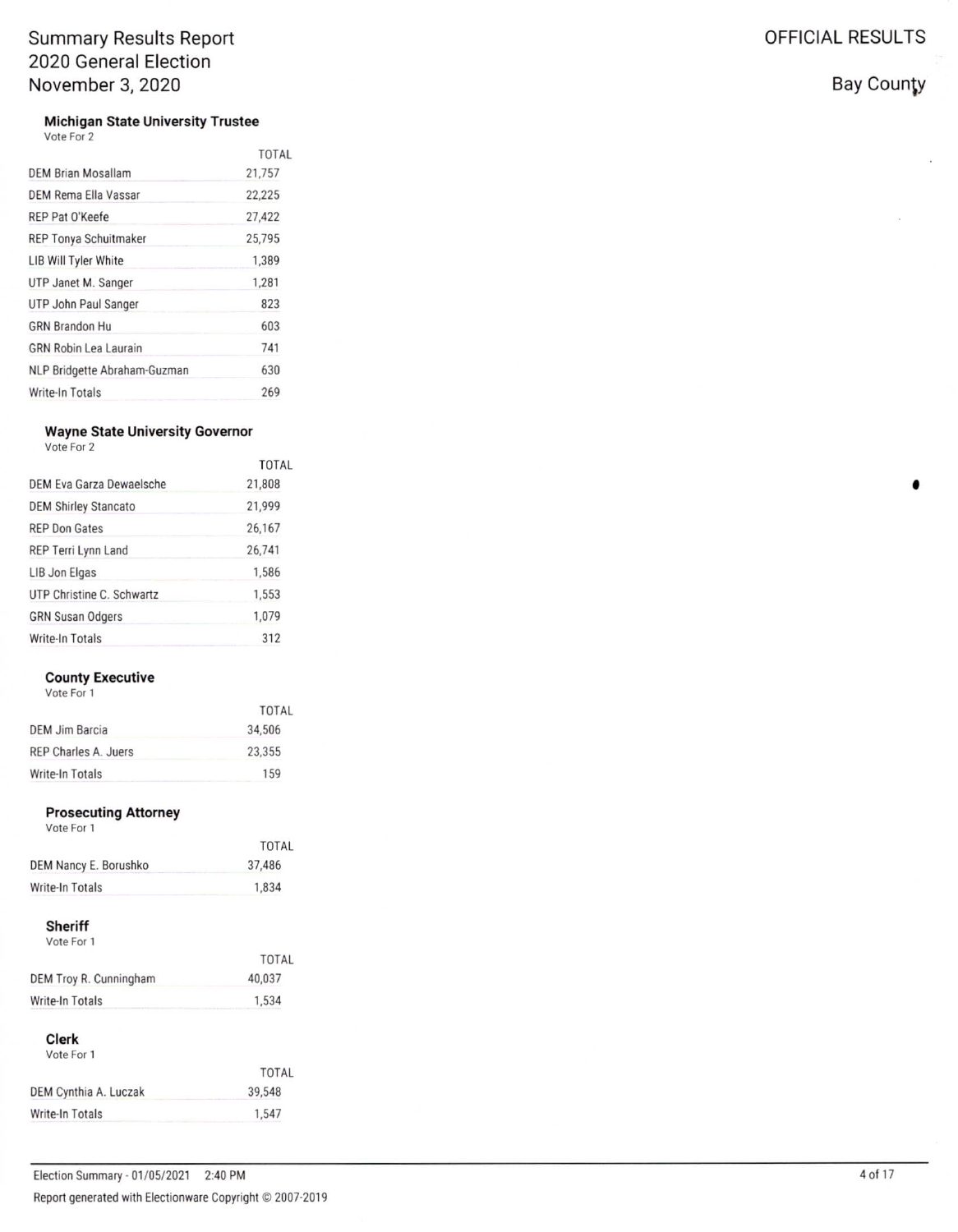# Treasurer<br>Vote For 1

|                     | TOTAL  |
|---------------------|--------|
| DEM Shawna Walraven | 38,214 |
| Write-In Totals     | 1,613  |

## **Register of Deeds**<br>Vote For 1

| VULCIUI I          |        |
|--------------------|--------|
|                    | TOTAL  |
| DEM Brandon Krause | 38,577 |
| Write-In Totals    | 1,560  |
|                    |        |

# Road Commissioner

|                 | TOTAL  |
|-----------------|--------|
| DEM Bill Jordan | 37,663 |
| Write-In Totals | 1.581  |

# Drain Commissioner

|                           | TOTAL  |
|---------------------------|--------|
| DEM Joseph Rivet          | 26,649 |
| <b>REP Michael Rivard</b> | 30,497 |
| Write-In Totals           | 129    |

### County Commissioner 1st District

| VOLE FOL 1               |       |
|--------------------------|-------|
|                          | TOTAL |
| DEM Marie Ann-Fryzel Fox | 5.037 |
| Write-In Totals          | 300   |

# County Commissioner 2nd District<br>Vote For 1

|                   | <b>TOTAL</b> |
|-------------------|--------------|
| DEM Ernie Krygier | 5.588        |
| Write-In Totals   | 246          |
|                   |              |

#### County Commissioner 3rd District

| VOLE FUI I |  |  |
|------------|--|--|
|            |  |  |
|            |  |  |

| REP Vaughn J. Begick | 7,334 |
|----------------------|-------|
| Write-In Totals      | 156   |

TOTAL

### County Commissioner 4th District

| VOIE FOI T         |              |
|--------------------|--------------|
|                    | <b>TOTAL</b> |
| DEM Kim J. Coonan  | 4.420        |
| REP Lance M. Anson | 3.333        |
| Write-In Totals    | 19           |

# County Commissioner 5th District<br>Vote For 1

| <b>TOTAL</b> |
|--------------|
| 5.358        |
| 214          |
|              |

Election Summary - 01/05/2021 2:40 PM Report generated with Electionware Copyright @ 2007-2019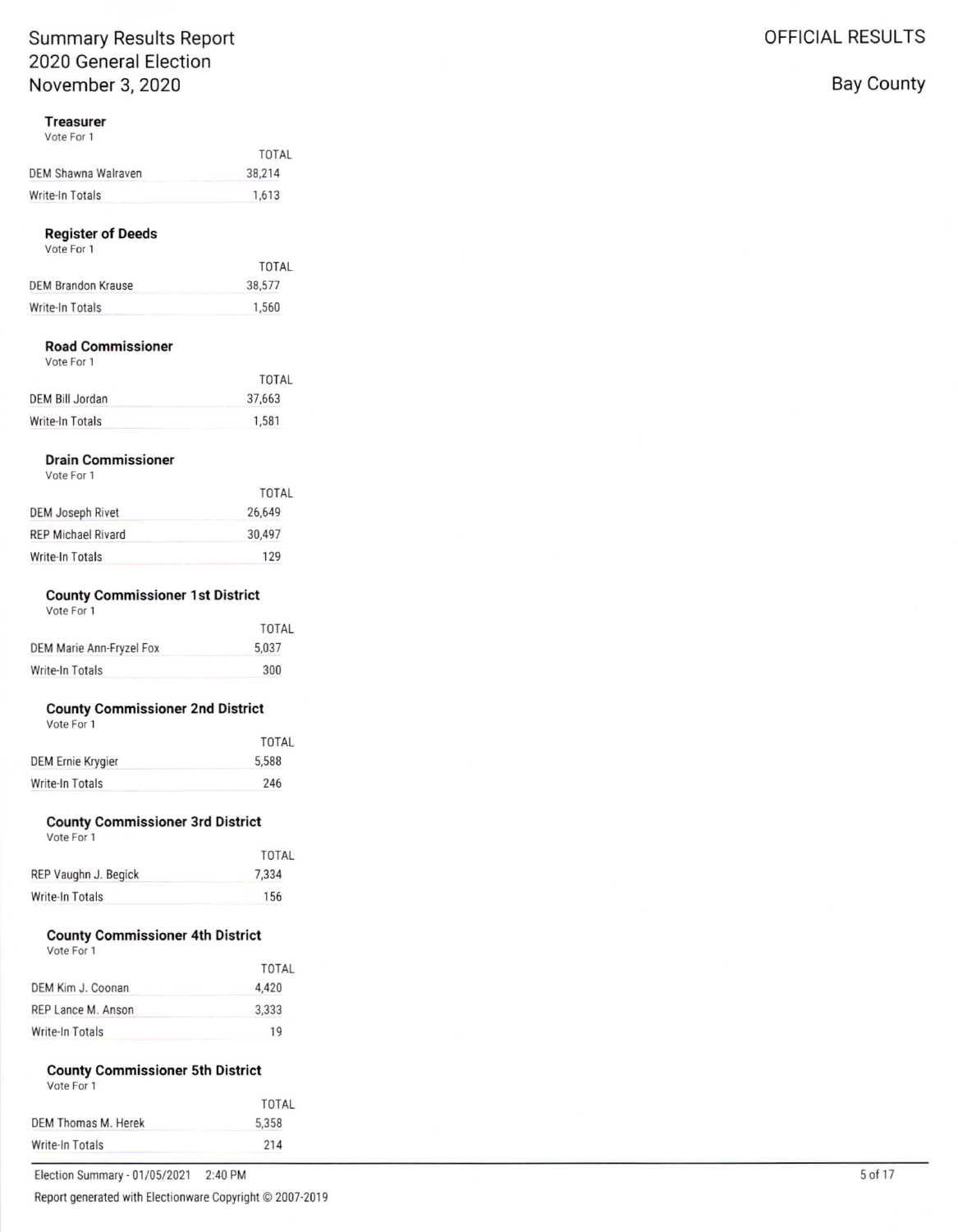### **County Commissioner 6th District**

Vote For 1

|                             | TOTAL |
|-----------------------------|-------|
| DEM Kaysey Owczarzak Radtke | 4.753 |
| Write-In Totals             | 258   |

#### **County Commissioner 7th District** Vote For 1

| TOTAL |
|-------|
| 5.385 |
| 199   |
|       |

#### **Supervisor Bangor Township**

Vote For 1

|                  | TOTAL |
|------------------|-------|
| DEM Glenn Rowley | 5,565 |
| Write-In Totals  | 250   |

#### **Supervisor Beaver Township**

Vote For 1

| TOTAL |
|-------|
| 646   |
| 1.044 |
| 6     |
|       |

#### **Supervisor Frankenlust Township**

|  | Vote For 1 |  |
|--|------------|--|
|  |            |  |

|                            | <b>TOTAL</b> |
|----------------------------|--------------|
| <b>DEM Daniel S. Ruff</b>  | 825          |
| <b>REP Ronald Campbell</b> | 1.504        |
| Write-In Totals            | 5            |

#### **Supervisor Fraser Township**

Vote For 1

|                        | TOTAL |
|------------------------|-------|
| DEM Mark C. Galus      | 1.095 |
| <b>Write-In Totals</b> | 53    |

### **Supervisor Garfield Township**

Vote For 1

|                    | TOTAL |
|--------------------|-------|
| DEM James A. Dubay | 589   |
| Write-In Totals    | 36    |
|                    |       |

#### **Supervisor Gibson Township**

| Vote For 1 |  |  |
|------------|--|--|
|            |  |  |

|                            | TOTAL    |
|----------------------------|----------|
| REP Laura Chapman Reynolds | 472      |
| Write-In Totals            | $\Omega$ |

#### **Supervisor Hampton Township** Vote For 1

| $\sqrt{2}$             |       |
|------------------------|-------|
|                        | TOTAL |
| <b>DEM Terri Close</b> | 3,594 |
| Write-In Totals        | 146   |
|                        |       |